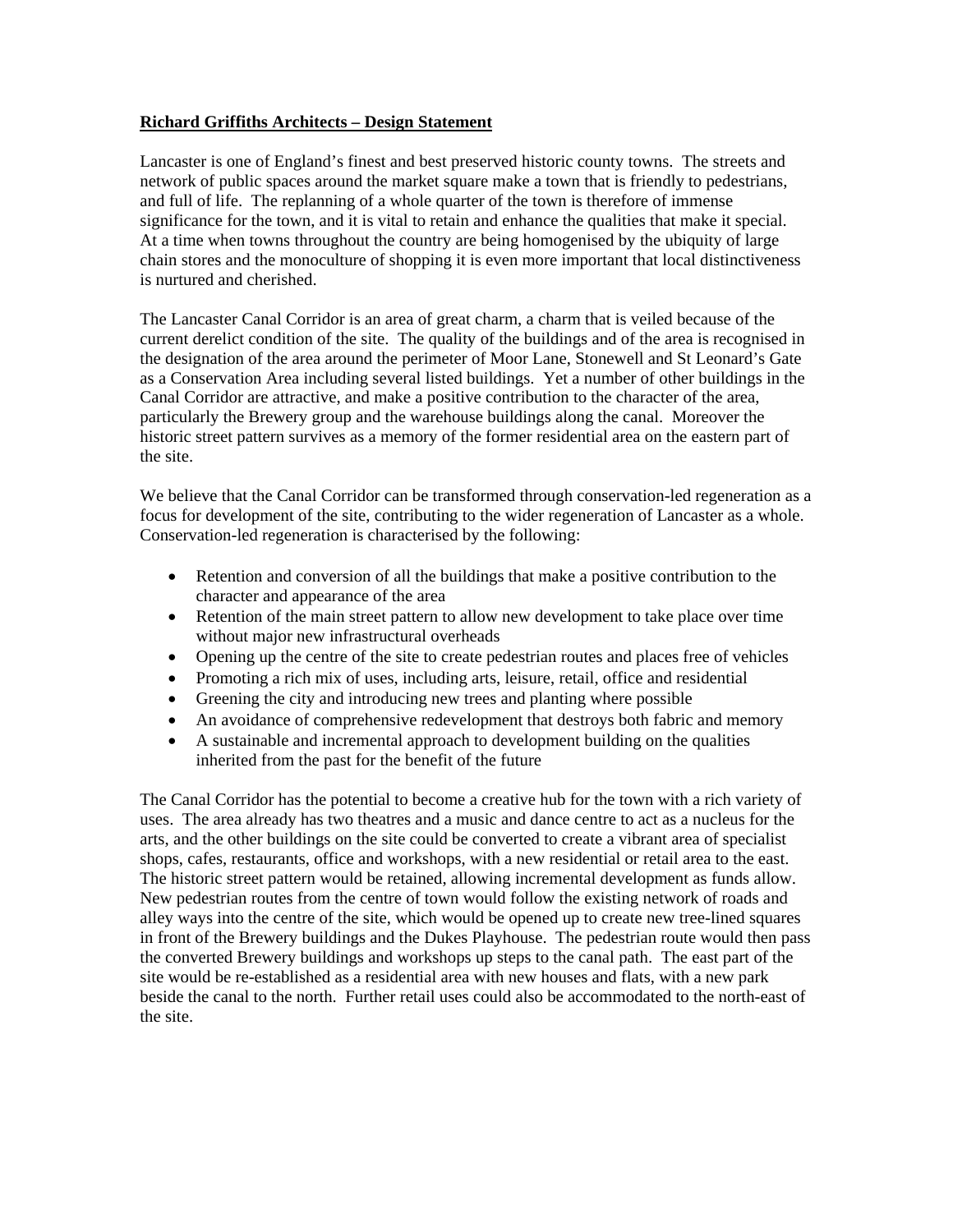The proposed Centros development offends most of the principles of conservation –led development:

- It would demolish a large number of buildings within the conservation area that make a positive contribution to its character and appearance, particularly the buildings on Stonewell and in Gee's Court
- It would demolish a large number of buildings outside the conservation area which also make a positive contribution to the character and appearance of the area, particularly the Brewery buildings and the warehouses by the canal
- It would create a bridge across Stonewell that truncates views of the church
- It would create an area of large scale retail units, including stores for major chains, that will destroy the local distinctiveness of the site, and that are likely to detract from the quality and life of the city centre and its shopping
- It would create an area primarily of retail use, rather than the richer mix of uses that would be achieved by adaptive reuse of the existing buildings
- It would be a comprehensive development that would not be capable of being phased, implemented over time, or adapted to respond readily to changing market conditions
- The comprehensive development of most of the site requires an unsustainable and irresponsible waste of resources and of embodied energy.